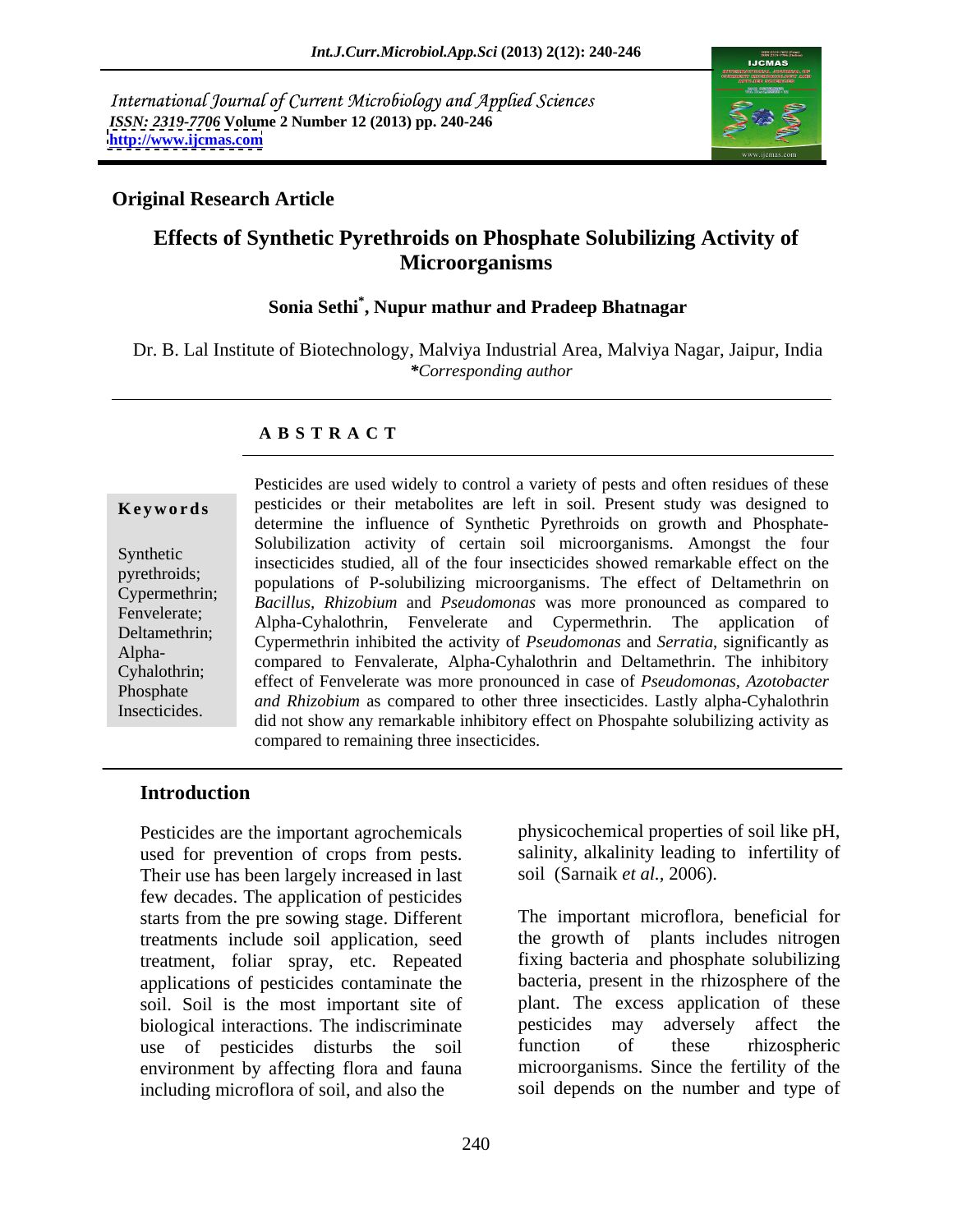on effect of pesticide applications on soil were carried out (Sarnaik *et al.,* 2006).

Phosphorus is one the most essential recycled through the use of certain elements for unavailable to the plants after microbes which have the capacity to its application in the soil. However, the convert inorganic, unavailable 'P' form availability of this nutrient for plants is viz., hydroxyapatite and tricalcium limited by different chemical reactions phosphate and secondary orthophosphates especially in arid and semi-arid soils. to sole phosphate source. Phosphate Phosphorus plays a significant role in solubilizing bacteria (PSM) include several physiological and biochemical different types of microorganisms that plant activities like photosynthesis, convert insoluble phosphatic compounds transformation of sugar to starch, and into soluble forms (Prerna *et al*., 1997;

refer to a group of soil microorganisms and possess physiological variability, they that as components of phosphorus cycle, degrade a great variety of chemical can release it from insoluble sources by substances including the insecticides to different mechanisms (Salehrastin, N., derive energy and other nutrients for their 1999). Phosphate solubilizing fungi and metabolism (Bhuyan *et al*., 1993) with the bacteria are known as effective organisms in this process (Reyes *et al.*, 1999). insecticide-utilizers which may favourably Among the soil bacteria communities, influence nutrient transformations in soil *Pseudomonas strata* S., *Bacillus*  (Das and Mukherjee., 1994). *sircalmous* and intrubacters could be referred to as the most important strains (Subbarao, W.S., 1988). In particular, *Pseudomonas florescens* is considered as proliferation of microorganisms and their an important member of rhizosphere associated transformations in soil. The organism community. The effect of three herbicides namely

include largely bacteria and fungi, which can grow in media containing tricalcium, Iron and Aluminium phosphate, Damine was the most toxic of the three hydroxyapetitie, rock phosphate and similar insoluble phosphate compounds as a sole phosphate source. Such microbes not only assimilate phosphorous but a large portion of soluble phosphate is released in quantities in excess of their own requirement (Gaur, A.C. 1990). Microbial P-Solubilization can, therefore,

microorganisms present in the soil, studies improve the affectivity of mineral P fertilization.

> The fixed phosphorous in the soil can be convert inorganic, unavailable 'P' form viz., hydroxyapatite and tricalcium solubilizing bacteria (PSM) include Raju and Reddy, 1999).

transporting of the genetic traits.<br>
Phosphate solubilizing microorganisms As microorganisms are scavengers in soil As microorganisms are scavengers in soil resulting increase in the biomass of the insecticide-utilizers which may favourably influence nutrient transformations in soil

Phosphate solubilizing microorganisms Azotobacter binelandii, Rhizobium On the other hand, there are some insecticides that exert adverse effect on the effect of three herbicides namely Agroxone 50SC and 2, 4-Damine on *Azotobacter binelandii*, *Rhizobium phaseoli* and *Bacillus subtilis* were studied. The results revealed that 2,4- Damine was the most toxic of the three herbicides studied and *Azotobacter* was found to most sensitive to the herbicides. The percentage survival decreased with increased concentration of herbicides and days fo*r Rhizobium* and *Azotobacter* while an initial reduction in population was followed by increased percentage survival of organisms for *Bacillus* (Adeleye *et al*.,2004) .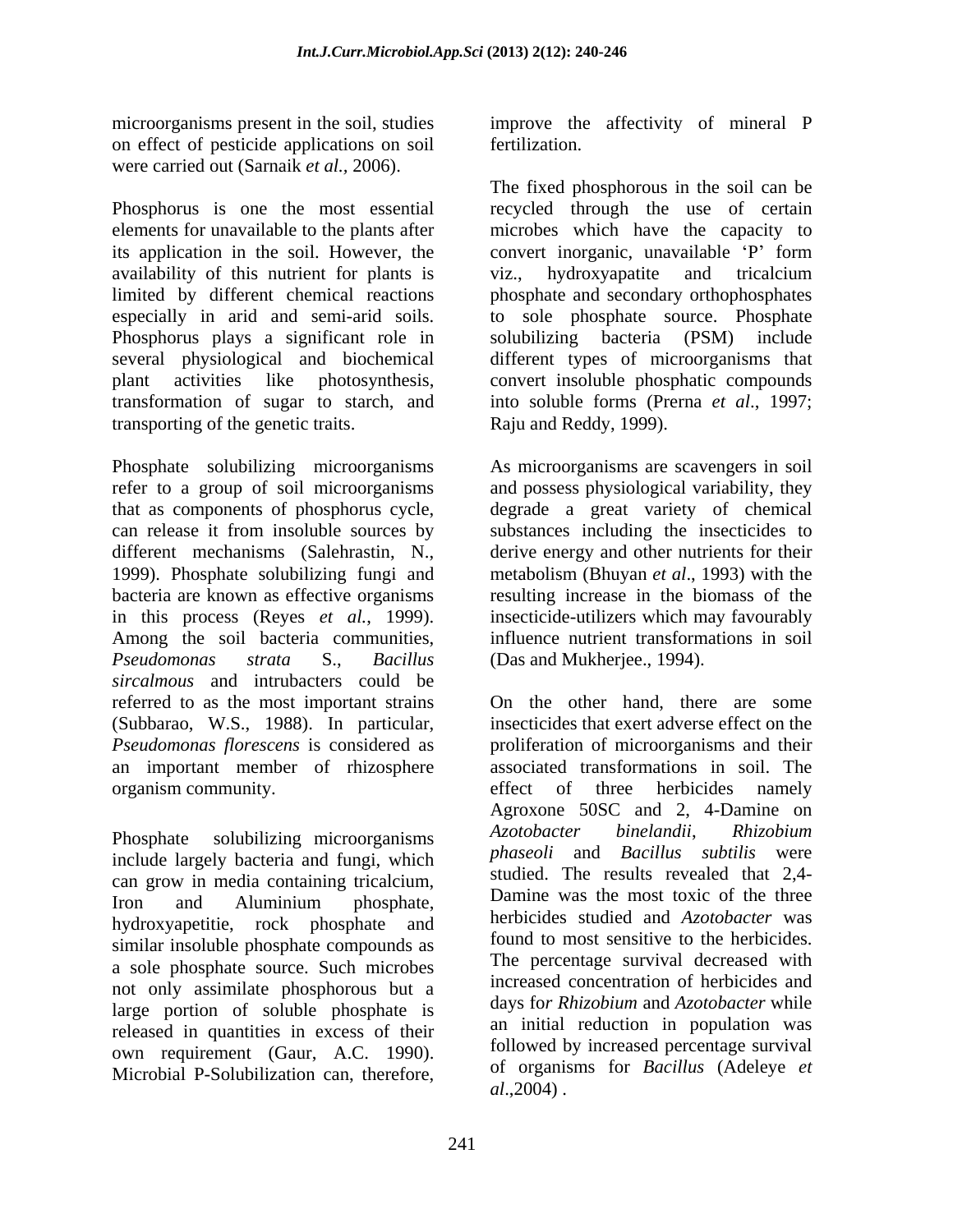In microorganisms, pesticides have been shown to interfere with respiration, medium containing culture but no photosynthesis and the synthetic reactions synthetic pyrethroid were run in parallel. as well as cell growth, division and molecular composition (Martinez Toledo et *al.*, 1992). A study was conducted to investigate the effects of synthetic phosphate solubilizing microorganisms. Magnessium sulphate sulphate

The cultures of microbial strains were obtained from University of Rajasthan Jaipur, BISR Jaipur and IMTech solution and incubated at  $28^\circ$  C in Chandigarh. 10ml of nutrient broth medium was inoculated with bacteria from  $\frac{1}{\text{Tr}(\text{alcium Phosphate solubilization})}$ the nutrient agar slant in case of Bacteria *Bacillus subtilus, Pseudomonas florenscens and Serratia marcescens,* and incubated at  $37^{\circ}\text{C} \pm 1^{\circ}\text{C}$  for 24h while 10ml of Yeast extract Mannitol and Ashby *chrococcum* and *Azolopacier* Phosphorous was estimated by chrococcum and incubated at  $30^{\circ}C \pm 1^{\circ}C$  chlorostannous reduced

The Synthetic pyrethroids formulations<br>Results and Discussion which were used in the agricultural field were obtained from Durgapura The Phoenhete Solubilizing estivity of Agricultural Institute, Jaipur. The bacterial cultures were enumerated with and without adding synthetic pyrethroid. 0.2ml aliquot of 24h culture grown in nutrient broth was inoculated into 10ml nutrient broth flask containing 1000ppm of each synthetic pyrethroid (Cypermethrin In case of *Pseudomonas* the phosphate-Deltamethrin 98%TC (Technical material) significantly enhanced during the and Alpha Cyhalothrin 2.5%EC) and

flasks of equal volume of nutrient broth

## **Inoculation and growth Conditions**

pyrethroids (Cypermethrin 25%EC, Fenvalerate 20%EC, Deltamethrin 98%TC medium of composition (in g/l); Glucose (Technical material) and Alpha 10, TriCalciumPhosphate 5.0, Ammonium Cyhalothrin 2.5%EC) on the activity of sulphate 0.5, Sodium Chloride (NaCl) 0.2, **Materials and Methods**<br>extract 0.5, Mangnese sulphate (MnSO<sub>4</sub>, **Inoculation and growth conditions**  $H_2O$  and  $H_2O$  and  $H_2O$  and  $H_2O$  and  $H_2O$  and  $H_2O$  and  $H_2O$  and  $H_2O$  and  $H_2O$  and  $H_2O$  and  $H_2O$  and  $H_2O$  and  $H_2O$  and  $H_2O$  and  $H_2O$  and  $H_2O$  and  $H_2O$  and Erlenmeyer conical flasks (100ml) containing 10ml Pikovskaya's broth Magnessium sulphate heptahydrate( $MgSO<sub>4</sub>$ . 7H<sub>2</sub>O) 0.1, Potassium chloride (KCl) 0.2, Yeast extract 0.5, Mangnese sulphate (MnSO<sub>4</sub>.<br>H<sub>2</sub>O) 0.002 and Ferrous sulphate heptahydrate (Fe  $SO_4$  7H<sub>2</sub>O) 0.002; pH adjusted to 7 were autoclaved. They were inoculated with 0.5ml of the inoculum and 0.1ml of Synthetic Pyrethroids from stock solution and incubated at  $28^\circ$  C in  $\rm^0$  C in incubator shaker for 2, 4, 6 and 8days for TriCalcium Phosphate solubilization.

# **Phosphorous estimation**

medium were inoculated with *Rhizobium*  $\frac{1}{20}$  and  $\frac{1}{20}$  the superpatant soluble *leguminosorum* and *Azotobacter*  for 24h. molybdophosphoric acid blue method. At periodic intervals the flasks were withdrawn and centrifuged at 10000g for 20min. In the supernatant soluble Phosphorous was estimated by chlorostannous reduced

# **Results and Discussion**

The Phosphate Solubilizing activity of *Bacillus* was significantly reduced during the application of all the four synthetic pyrethroids. Alpha-Cyhalothrin exposure caused highly significant reduction in the enzymatic activity (Figure 1).

 $25\%$  EC, Fenvalerate  $20\%$  EC, solubilizing activity was found to be incubated in incubator shaker. Control three insecticides: Cypermethirn, significantly enhanced during the treatment of Alpha-Cyhalothrin. Other three insecticides: Cypermethirn,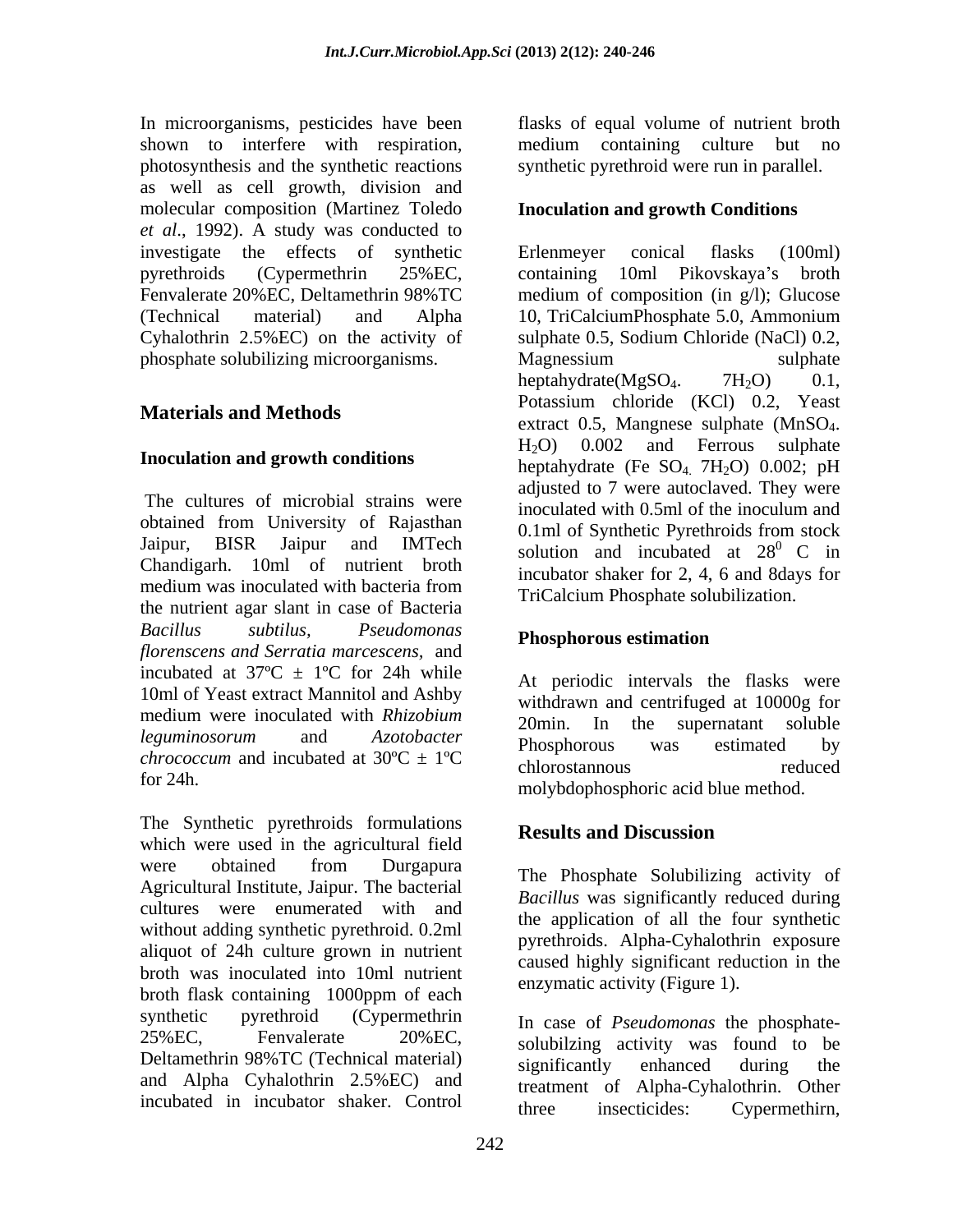Azotobacter was more severe than most predominant genera of Cypermethrin, Deltamethirn and Alpha- microorganisms, such as *Bacillus*,

*Rhizobium* was more pronounced as *Bacillus*, *Proteus*,

The proliferation of phosphate-solubilizing the proportions of *Pseudomonas* (Debneth microorganisms was augmented due to the *et al.*, 1994). application of insecticides in medium and the augmentation was highly significant<br>when the medium was treated with contributing to the contamination of soil when the medium was treated with contributing to the contamination of soil Synthetic Pyrethroids. This clearly may influence microbial population of the indicates that phosphate-solubilizing soil and in turn fertility of soil. The reports microorganisms preferentially utilized showed that the application of pesticides insecticides to derive energy and other nutrients resulting in greater increase in carbosulfan, thiomethoxam, imidacloprid, their populations in medium. The higher proliferation of phosphate-solubilizing in the viable count of rhizobia and microorganisms under synthetic phosphate solubilizing bacteria which pyrethroids on 8th day of sampling ranged between 10(7)-10(8) cfu/g soil indicates that the phosphate solubilizers which was comparable to the count of were able to use the insecticides and/or bacteria from untreated (control) soil. No their degraded products for their growth and metabolism (Gaur, A.C., 1990; of any kind of bacteria due to application Bhuyan *et al*.,1993). of pesticides has been found showing their

The solubilization of insoluble phosphates concomitantly increased with the proliferation of phosphate-solubilzing

Fenvalerate and Deltamethrin also cause microorganisms in medium. The effect of reduction in the activity of bacteria (Figure four insecticides, viz. HCH, phorate, 2). carbofuran and fenvalerate at their field The phosphate-solubilzing activity of  $\hat{a}$ .  $\hat{a}$ . ha<sup>-1</sup>, respectively), on the growth and *Serratia* was found to be more pronounced development of bacteria, actinomycetes during the treatment of Deltamethrin and and fungi as well as their role in the was slightly enhanced after the treatment transformations and availability of some of Cypermethrin, Fenvalerate and Alpha- plant nutrients in laterite soil (*Typic*  Cyhalothrin (Figure 3). *Orchragualf*). All the insecticides in The inhibitory effect of Fenvalerate on particular, significantly increased the phosphate-solubilzing activity of the population of microorganisms in soil. The Cyhalothrin (Figure 4). *Micrococcus* and *Aspergillus* were not The effect of Alpha-Cyhalothrin on However, some of the insecticides phosphate-solubilzing activity of stimulated the growth and development of compared to Cypermethrin, Fenvalerate *Streptomyces*, *Fusarium*, *Trichoderma* and and Deltamethrin (Figure 5). *Rhizopus*. On the other hand, some application rates  $(7.5, 1.5, 1.0, \text{and } 0.35 \text{ kg})$ general, and HCH and phorate in most predominant genera of microorganisms, such as *Bacillus*, affected by most of the insecticides.  $Corynebacterium$ , insecticide exerted deleterious effect on *et al*., 1994).

> In some cases pesticide residues to soybean i.e. phorate, carbofuran, chlorpyriphos and monocrotophos results significant change in the total viable count ability to degrade these pesticides (Samaik *et al*., 2006).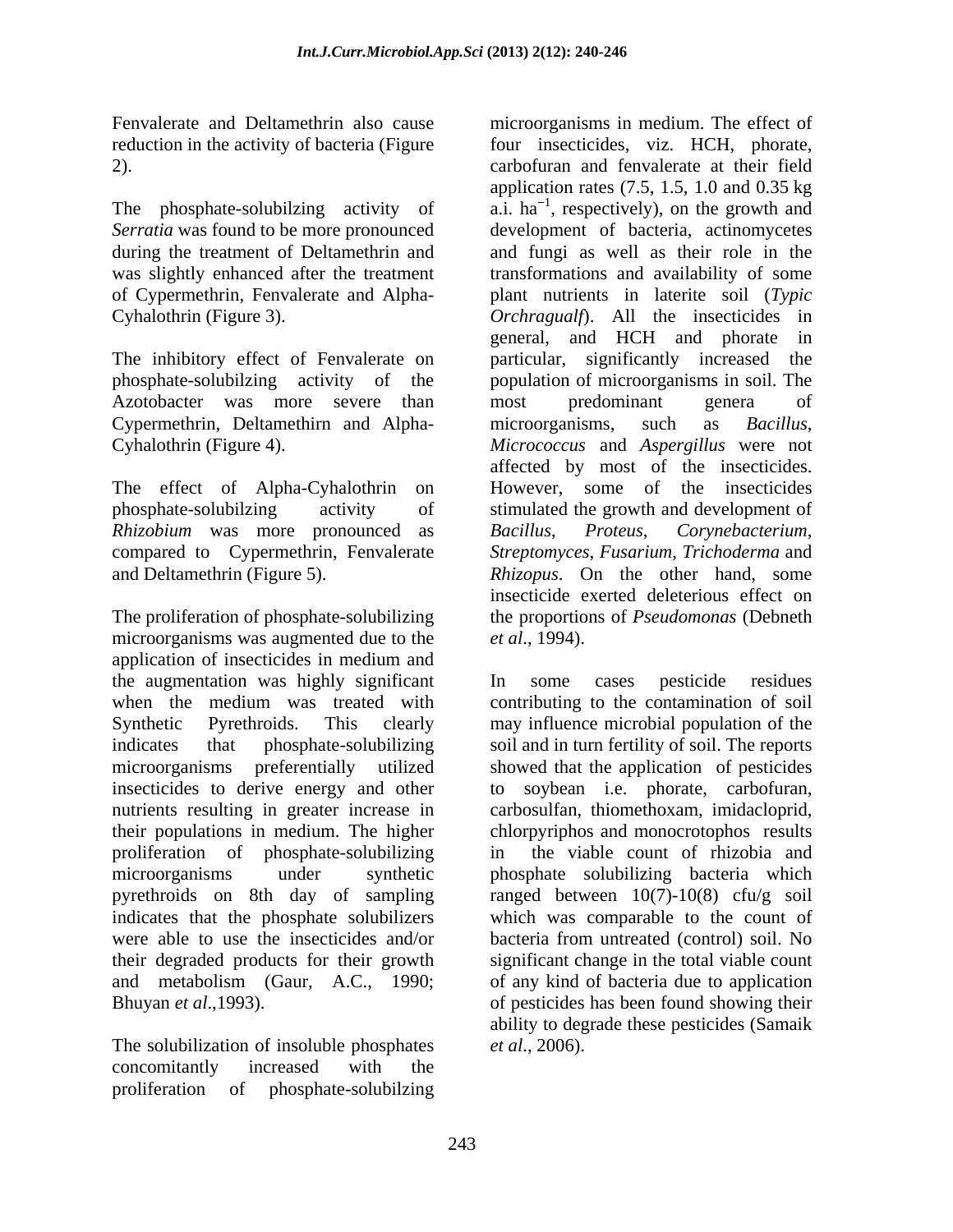**Figure.1** Effect of Synthetic pyrethroids on Phosphate solubilizing activity of *Bacillus subtilis*



**Figure.2** Effect of Synthetic pyrethroids on Phosphate solubilizing activity of *Pseudomonas fluorescens*



**Figure.3** Effect of Synthetic pyrethroids on Phosphate solubilizing activity of *Serratia marscens*

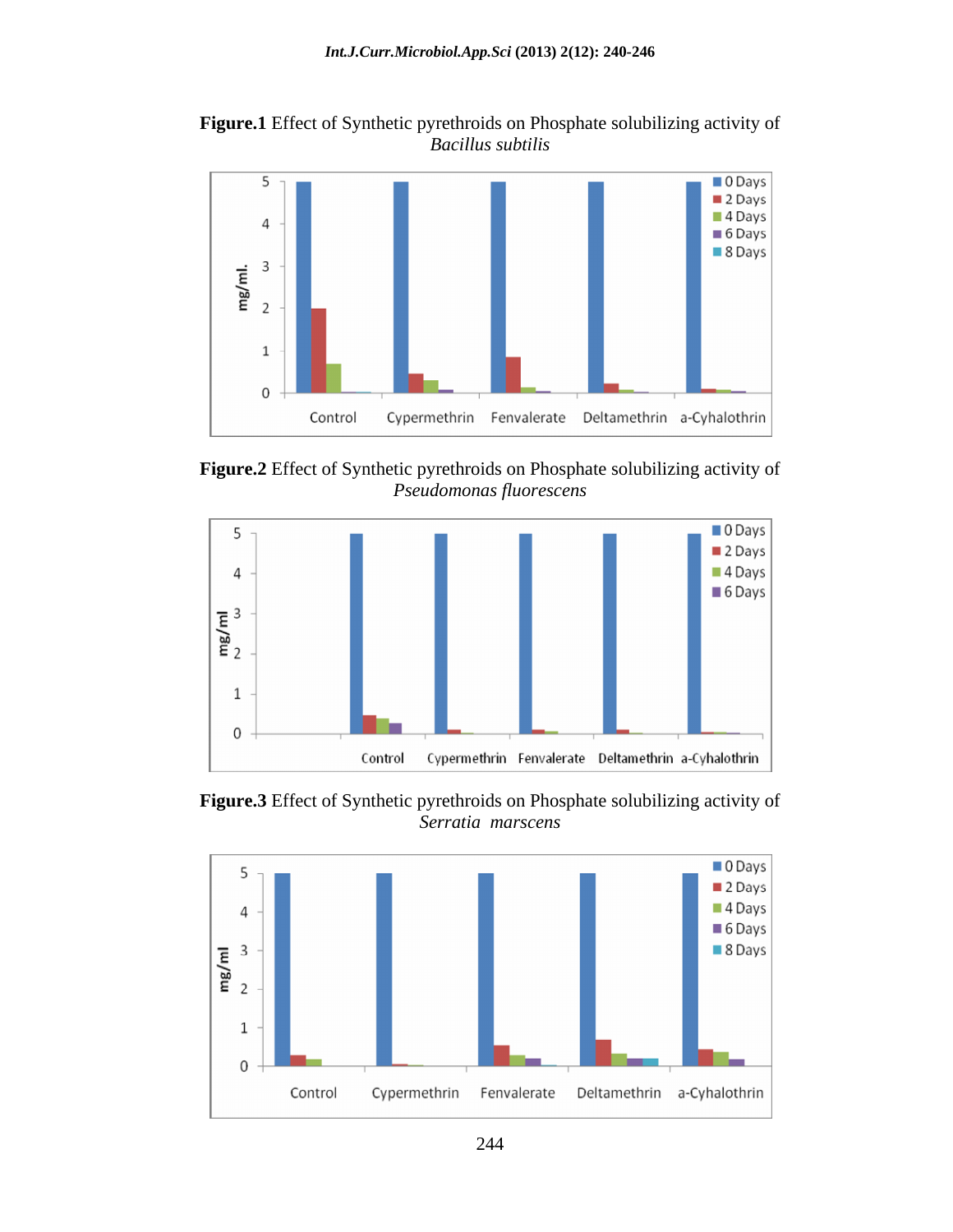**Figure.4** Effect of Synthetic pyrethroids on Phosphate solubilizing activity of *Azotobacter chrococcum*



**Figure.5** Effect of Synthetic pyrethroids on Phosphate solubilizing activity of *Rhizobium leguminosorum*



The results of the present investigation References thus clearly indicate that application of different Synthetic Pyrethroids in general, Adeleye, I.A., Okorodudu, E. and Lawal, at 1000ppm concentrations, brought about significant effects on growth and activities and sused in Nigeria on Rhizobium of beneficial microorganisms, which are responsible for the transformations of Bacillus subtilis. J. Environ. Biol. nutrient elements to make them more 25:2. available in soil. Though the Synthetic Bhuyan, S., Sreedharan, B., Adhya, T.K.<br>Pyrethroids are toxic to nontarget and Sethunathan, N.1993. Enhanced Pyrethroids are toxic to nontarget and Sethunathan, N.1993. Enhanced organisms but they are showing positive biodegradation of  $\gamma$ -hexachloro effect on the microbial activity i.e.  $\overline{cyclohexane}$  ( $\gamma$ - HCH) in HCH

### **References**

- O. 2004. Effect of some herbicides used in Nigeria on *Rhizobium phaseoli, Azotobacter vinelandii and Bacillus subtilis*. J. 25:2.
- Phosphate solubilizing activity. (commercial) acclimatized biodegradation of  $\gamma$ -hexachloro cyclohexane  $(\gamma$ - HCH) in HCH (commercial) acclimatized